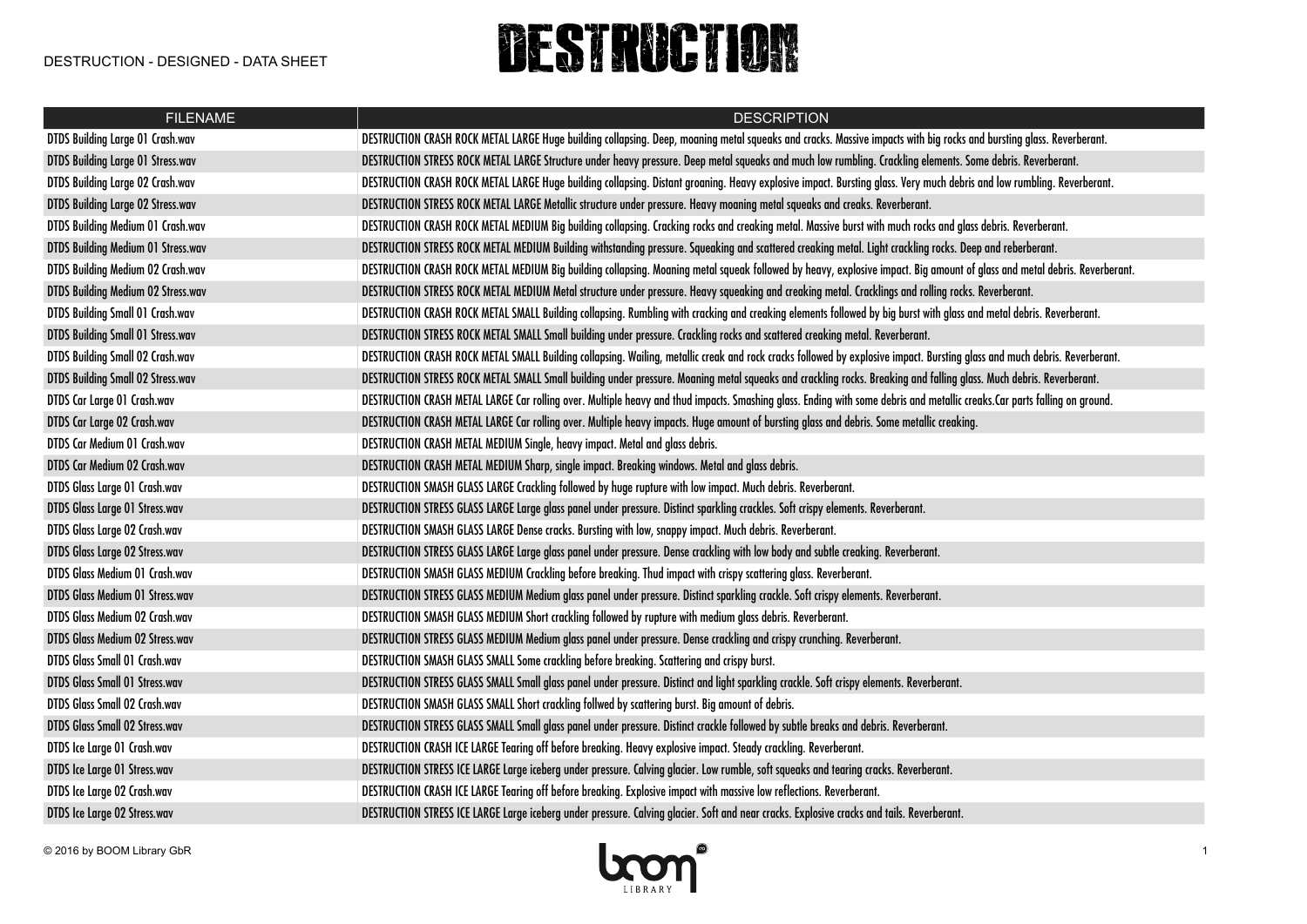## DESTRUCTION

| <b>FILENAME</b>                        | <b>DESCRIPTION</b>                                                                                                                         |
|----------------------------------------|--------------------------------------------------------------------------------------------------------------------------------------------|
| DTDS Ice Medium 01 Crash.wav           | DESTRUCTION CRASH ICE MEDIUM Cracks and creaks followed by collapse. Massive impact. Late echo. Reverberant.                               |
| <b>DTDS Ice Medium 01 Stress.wav</b>   | DESTRUCTION STRESS ICE MEDIUM Medium ice block under pressure. Crackling and crumbling parts. Some light debris. Reverberant.              |
| DTDS Ice Medium 02 Crash.wav           | DESTRUCTION CRASH ICE MEDIUM Tearing off with low rumbling before crushing and breaking. Dull impacts.                                     |
| DTDS Ice Medium 02 Stress.wav          | DESTRUCTION STRESS ICE MEDIUM Medium ice block under pressure. Constant squeezing and crackling. Crumbling elements. Slightly reverberant. |
| <b>DTDS Ice Small 01 Crash.wav</b>     | DESTRUCTION CRASH ICE SMALL Tearing off and creaking before breaking. Reverberant.                                                         |
| <b>DTDS Ice Small 01 Stress.wav</b>    | DESTRUCTION STRESS ICE SMALL Small ice block under pressure. Steady squeezing with distinct creaks and cracks.                             |
| DTDS Ice Small 02 Crash.wav            | DESTRUCTION CRASH ICE SMALL Some crackling before breaking. Crushing and falling debris.                                                   |
| <b>DTDS Ice Small 02 Stress.wav</b>    | DESTRUCTION STRESS ICE SMALL Small ice under pressure. Crackling and crumbling. Partly crunching. Slightly reverberant.                    |
| DTDS Metal Large 01 Crash.wav          | DESTRUCTION CRASH METAL LARGE Moaning squeaks followed by thud, explosive impact. Some debris. Reverberant.                                |
| <b>DTDS Metal Large 01 Stress.wav</b>  | DESTRUCTION STRESS METAL LARGE Dark and reverberant rumbling with vibrant metallic squeaks. Reverberant.                                   |
| DTDS Metal Large 02 Crash.wav          | DESTRUCTION CRASH METAL LARGE Squeaks followed by massive, explosive impact. Distant falling debris. Reverberant.                          |
| <b>DTDS Metal Large 02 Stress.wav</b>  | DESTRUCTION STRESS METAL LARGE Heavy creaking metal. Long, vibrant and moaning squeaks. Reverberant.                                       |
| DTDS Metal Medium 01 Crash.wav         | DESTRUCTION CRASH METAL MEDIUM Whining creaks and squeaks followed by heavy impact. Reverberant.                                           |
| <b>DTDS Metal Medium 01 Stress.wav</b> | DESTRUCTION STRESS METAL MEDIUM Stuttering squeaks with dense low reverb. Near tinny creaks. Reverberant.                                  |
| DTDS Metal Medium 02 Crash.wav         | DESTRUCTION CRASH METAL MEDIUM Steady, stuttering creaks with high tonal squeaks. Reverberant.                                             |
| DTDS Metal Medium 02 Stress.wav        | DESTRUCTION STRESS METAL MEDIUM Steady, stuttering creaks with high tonal squeaks. Reverberant.                                            |
| DTDS Metal Small 01 Crash.wav          | DESTRUCTION CRASH METAL SMALL Steady and resonant creaks with high tonal squeaks. Reverberant.                                             |
| <b>DTDS Metal Small 01 Stress.wav</b>  | DESTRUCTION STRESS METAL SMALL Steady and resonant creaks with high tonal squeaks. Reverberant.                                            |
| DTDS Metal Small 02 Crash.wav          | DESTRUCTION CRASH METAL SMALL High tonal squeaks followed by dense creaks. Reverberant.                                                    |
| <b>DTDS Metal Small 02 Stress.wav</b>  | DESTRUCTION STRESS METAL SMALL High tonal squeaks followed by dense creaks. Reverberant.                                                   |
| DTDS Rock Large 01 Crash.wav           | DESTRUCTION CRASH ROCK LARGE Crackling and rumbling followed by massive, explsoive impact. Reverberant.                                    |
| <b>DTDS Rock Large 01 Stress.wav</b>   | DESTRUCTION STRESS ROCK LARGE Grinding and rolling rocks. Some crackling. Low rumbling. Reverberant.                                       |
| DTDS Rock Large 02 Crash.wav           | DESTRUCTION CRASH ROCK LARGE Low, rumbling cracks followed by short, explosive burst. Dull impact. Reverberant.                            |
| DTDS Rock Large 02 Stress.wav          | DESTRUCTION STRESS ROCK LARGE Breaking and bursting rocks. Subtle low rumbling. Grinding and skidding debris. Reverberant.                 |
| DTDS Rock Medium 01 Crash.wav          | DESTRUCTION CRASH ROCK MEDIUM Cracks followed by multiple breaks with much debris.                                                         |
| DTDS Rock Medium 01 Stress.wav         | DESTRUCTION STRESS ROCK MEDIUM Breaking and grinding rocks. Low rumbling. Distant hollow impacts. Reverberant.                             |
| DTDS Rock Medium 02 Crash.wav          | DESTRUCTION CRASH ROCK MEDIUM Cracking before breaking. Dull impact with soft, distant debris.                                             |
| DTDS Rock Medium 02 Stress.wav         | DESTRUCTION STRESS ROCK MEDIUM Grinding and rolling rocks. Echoing cracks and subtle low rumbling. Reverberant.                            |
| DTDS Rock Small 01 Crash.wav           | DESTRUCTION CRASH ROCK SMALL Cracking before breaking apart. Deep impact. Rolling debris. Reverberant.                                     |
| <b>DTDS Rock Small 01 Stress.wav</b>   | DESTRUCTION STRESS ROCK SMALL Dense low grinding rocks. Soft crackles. Reverberant.                                                        |
| <b>DTDS Rock Small 02 Crash.wav</b>    | DESTRUCTION CRASH ROCK SMALL Short, soft cracks before breaking apart. Single thud impact. Some debris. Reverberant.                       |
| <b>DTDS Rock Small 02 Stress.wav</b>   | DESTRUCTION STRESS ROCK SMALL Distinct and crispy rock cracks. Some skidding debris.                                                       |